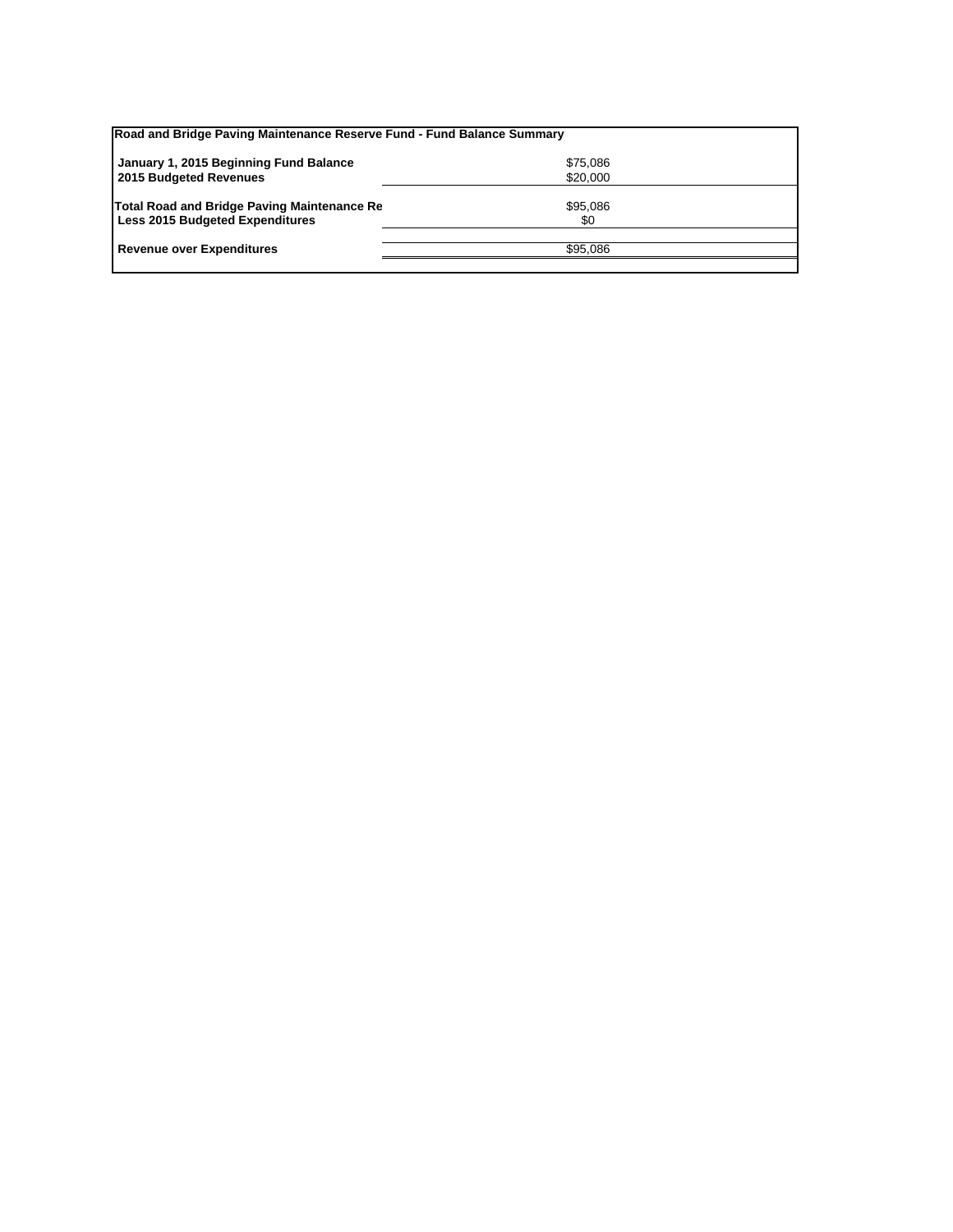#### 1-21-2015 12:19 PM

### OUR A Y COUNTY REVENUE & EXPENSE REPORT - UNAUDITED AS OP: JANUARY 1ST, 2015

### 680-R/B PAVING RESERVE

PINANCIAL SUMMARY

|                                    | <b>CURRENT</b><br><b>BUDGET</b> | <b>CURRENT</b><br>PERIOD | YEAR TO DATE<br><b>ACTUAL</b> | <b>BUDGET</b><br><b>BALANCE</b> | <b>A</b> OF<br><b>BUDGET</b> |
|------------------------------------|---------------------------------|--------------------------|-------------------------------|---------------------------------|------------------------------|
| REVENUE SUMMARY                    |                                 |                          |                               |                                 |                              |
| OTHER ADMINISTRATION               | 20,000.00                       | 0.00                     | 0.00                          | 20,000.00                       | 0.00                         |
| TOTAL REVENUES                     | 20,000.00<br>                   | 0.00                     | 0.00                          | 20,000.00<br>----------         | 0.00<br>需收益若年未定              |
| EXPENDITURE SUMMARY                |                                 |                          |                               |                                 |                              |
|                                    |                                 |                          |                               |                                 |                              |
| REVENUES OVER/(UNDER) EXPENDITURES | 20,000.00                       | 0.00                     | 0.00                          | 20,000,00                       | 0.00                         |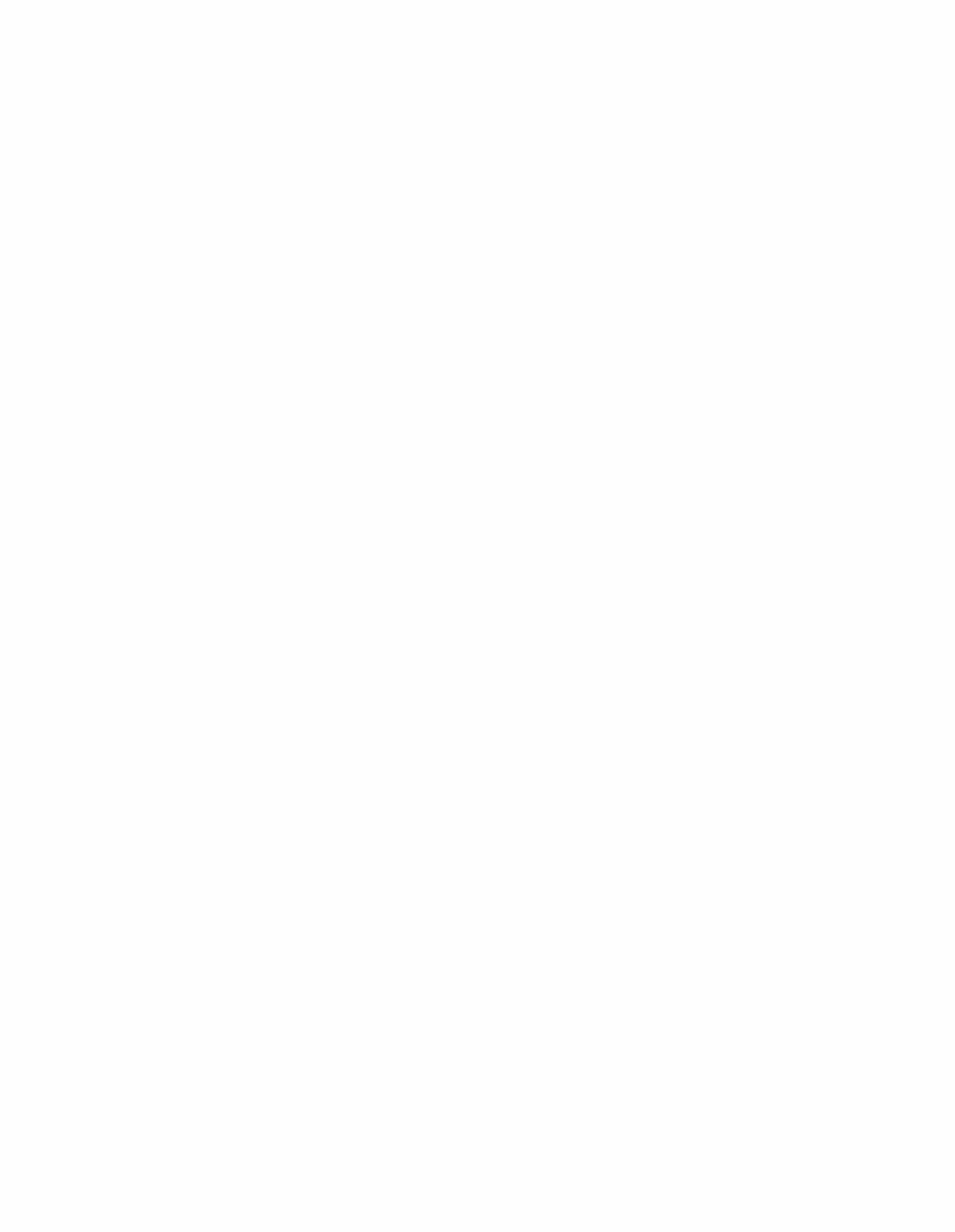1-21-2015 12:17 PM

## OURAY COUNTY THE PAGE: 1 BUDGET REPORT AS OF: JANUARY 1ST, 2015

'IO-R/B PAVING RESERVE

# REVENUES

| **** <i>*****</i> **       |               |               |               |               |
|----------------------------|---------------|---------------|---------------|---------------|
|                            | 2013          | 2014          | 2014          | 2015          |
|                            | <b>ACTUAL</b> | <b>BUDGET</b> | <b>ACTUAL</b> | <b>BUDGET</b> |
|                            |               |               |               |               |
| OTHER ADMINISTRATION       |               |               |               |               |
|                            |               |               |               |               |
| <b>OTHER REVENUE</b>       |               |               |               |               |
| TOTAL                      |               |               |               |               |
| <b>REIMBURSEMENT</b>       |               |               |               |               |
| TOTAL                      |               |               |               |               |
| <b>FEDERAL GRANTS</b>      |               |               |               |               |
| TOTAL                      |               |               |               |               |
| OTHER SOURCES/USES         |               |               |               |               |
| 000-6990 TRANSFERS IN      | 20,000.00     | 20,000.00     | 20,000.00     | 20,000.00     |
| TOTAL OTHER SOURCES/USES   | 20,000.00     | 20,000.00     | 20,000.00     | 20,000.00     |
| TOTAL OTHER ADMINISTRATION | 20,000.00     | 20,000.00     | 20,000.00     | 20,000.00     |
|                            |               |               |               |               |
|                            |               |               |               |               |
| TOTAL REVENUES<br>***      | 20,000.00     | 20,000.00     | 20,000,00     | 20,000.00     |
|                            |               |               |               |               |